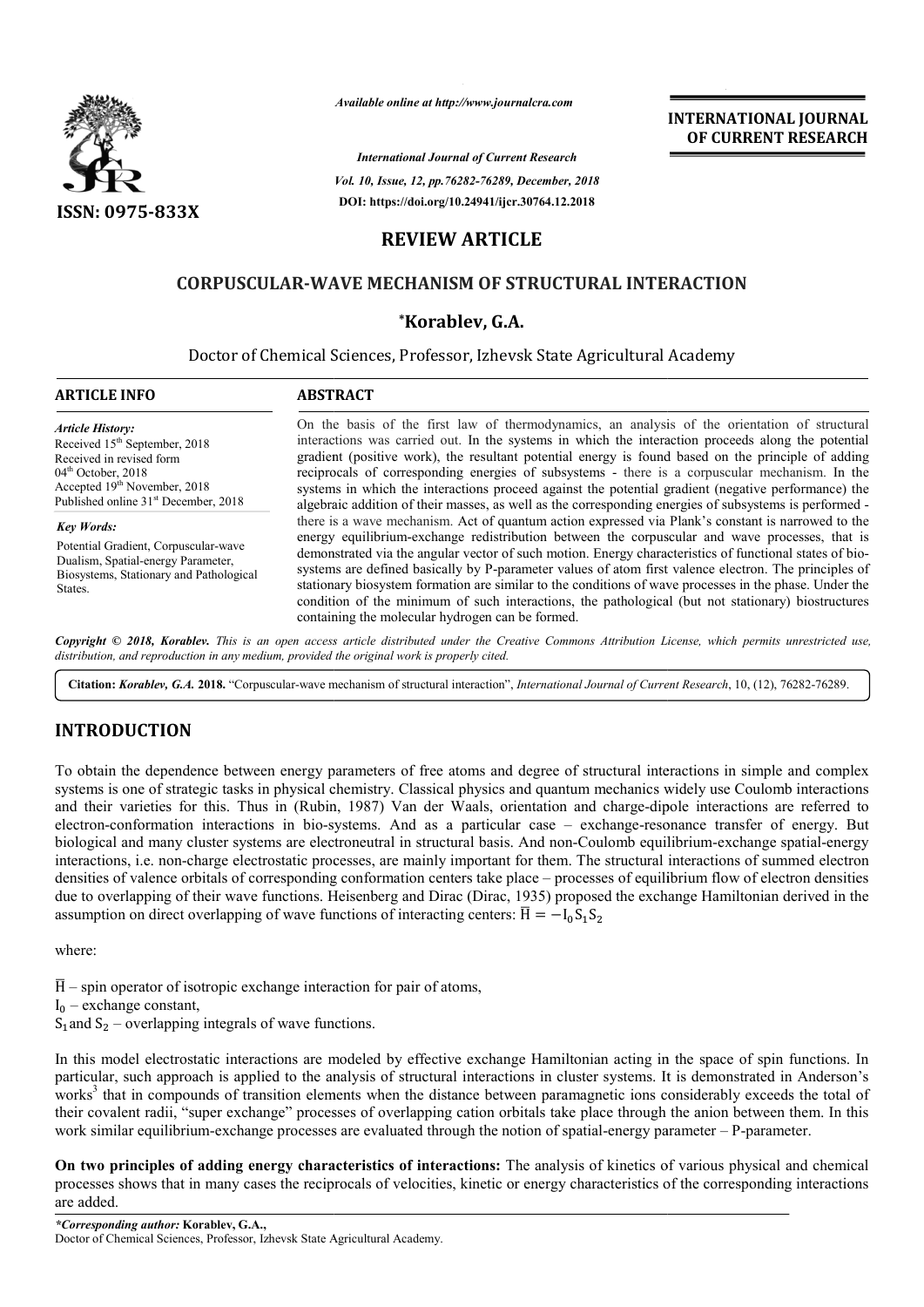And also: "From classical mechanics it is known that the relative motion of two particles with the interaction energy U(r) takes place as the motion of material point with the reduced mass μ:

$$
\frac{1}{\mu} = \frac{1}{m_1} + \frac{1}{m_2} \tag{1}
$$

in the field of central force  $U(r)$ , and general translational motion – as a free motion of material point with the mass:

$$
m = m_1 + m_2 \tag{2}
$$

Such things take place in quantum mechanics as well" (Blokhintsev, 1963). For moving thermodynamic systems the first commencement of thermodynamics is as follows:  $\delta E = d\left(U + \frac{mv^2}{2}\right) \pm \delta A$ ,  $\overline{\phantom{a}}$  $\mathcal{L}$ l  $\overline{\phantom{0}}$  $=d\left(U+\frac{mv^2}{2}\right)\pm\delta A,$  (3)

where:  $\delta E$  – amount of energy transferred to the system;

element  $\overline{\phantom{a}}$  $\bigg)$  $\mathcal{L}$ l  $d\left(U+\frac{mv^2}{2}\right)$ – characterizes the changes in internal and kinetic energies of the system;  $+\delta A$  – work performed by the system;  $-\delta A$  – work performed with the system.

As the work value numerically equals the change in the potential energy, then:

 $A + \delta A = -\Delta U$  and  $-\delta A = +\Delta U$  (4.5)

The character of the change in the potential energy value  $(\Delta U)$  was analyzed by its sign for various potential fields and the results are given in Table 1.

| N <sub>o</sub> | Systems                                | of<br>Type<br>potential field | Process     | U                                                     | $\frac{r_2}{r_1}$<br>$\binom{x_2}{x_1}$ | $U_2\!\!\left/\!\!\right. \!\!{\big/}_{\!\!\! 1}$ | Sign<br>$\Delta U$               | Sign<br>$\delta A$ | Process<br>directedness in<br>potential field |  |
|----------------|----------------------------------------|-------------------------------|-------------|-------------------------------------------------------|-----------------------------------------|---------------------------------------------------|----------------------------------|--------------------|-----------------------------------------------|--|
| 1              | opposite<br>electrical<br>charges      | electrostatic                 | attraction  | $-k \frac{q_1 q_2}{2}$                                | $r_2 < r_1$                             | $U_2 > U_1$                                       |                                  | $+$                | along<br>the<br>gradient                      |  |
|                |                                        |                               | repulsion   | $-k \frac{q_1 q_2}{q_1 q_2}$<br>$\mathbf{r}$          | $r_2 > r_1$                             | $U_2 < U_1$                                       |                                  | $\sim$             | against<br>the<br>gradient                    |  |
| $\overline{2}$ | similar<br>electrical<br>charges       | electrostatic                 | attraction  | $k \frac{q_1 q_2}{q_1 q_2}$                           | $r_2 < r_1$                             | $U_2 > U_1$                                       | $^{+}$                           | $\sim$             | against<br>the<br>gradient                    |  |
|                |                                        |                               | repulsion   | $k \frac{q_1 q_2}{q_1 q_2}$                           | $r_{2} > r_{1}$                         | $U_2 < U_1$                                       |                                  | $+$                | the<br>along<br>gradient                      |  |
| 3              | elementary<br>m <sub>1</sub><br>masses | gravitational                 | attraction  | $-\gamma \frac{m_1 m_2}{m_1 m_2}$                     | $r_2 < r_1$                             | $U_2 > U_1$                                       |                                  | $+$                | along<br>the<br>gradient                      |  |
|                | and $m_2$                              |                               | repulsion   | $-\gamma \frac{m_1 m_2}{m_1 m_2}$                     | $r_2 > r_1$                             | $U_2 < U_1$                                       | $\! + \!\!\!\!$                  |                    | against<br>the<br>gradient                    |  |
| $\overline{4}$ | spring<br>deformation                  | field of elastic<br>forces    | compression | $\frac{k\frac{\Delta x^2}{2}}{k\frac{\Delta x^2}{2}}$ | $x_2 < x_1$                             | $U_2 > U_1$                                       | $+$                              |                    | against<br>the<br>gradient                    |  |
|                |                                        |                               | extension   |                                                       | $x_2 > x_1$                             | $U_2 > U_1$                                       | $\begin{array}{c} + \end{array}$ | $\sim$             | against<br>the<br>gradient                    |  |
| 5              | photoeffect                            | electrostatic                 | repulsion   | $k \frac{q_1 q_2}{q_1 q_2}$<br>r                      | $r_2 > r_1$                             | $U_2 < U_1$                                       |                                  | $+$                | along<br>the<br>gradient                      |  |

**Table 1. Directedness of the interaction processes**

From the table it is seen that the values –  $\Delta U$  and accordingly +  $\delta A$  (positive work) correspond to the interactions taking place along the potential gradient, and  $\Delta U$  and  $-\delta A$  (negative work) occur during the interactions against the potential gradient. The solution of two-particle task of the interaction of two material points with masses  $m_1$  and  $m_2$  obtained under the condition of the absence of external forces, corresponds to the interactions flowing along the gradient, the positive work is performed by the system (similar to the attraction process in the gravitation field).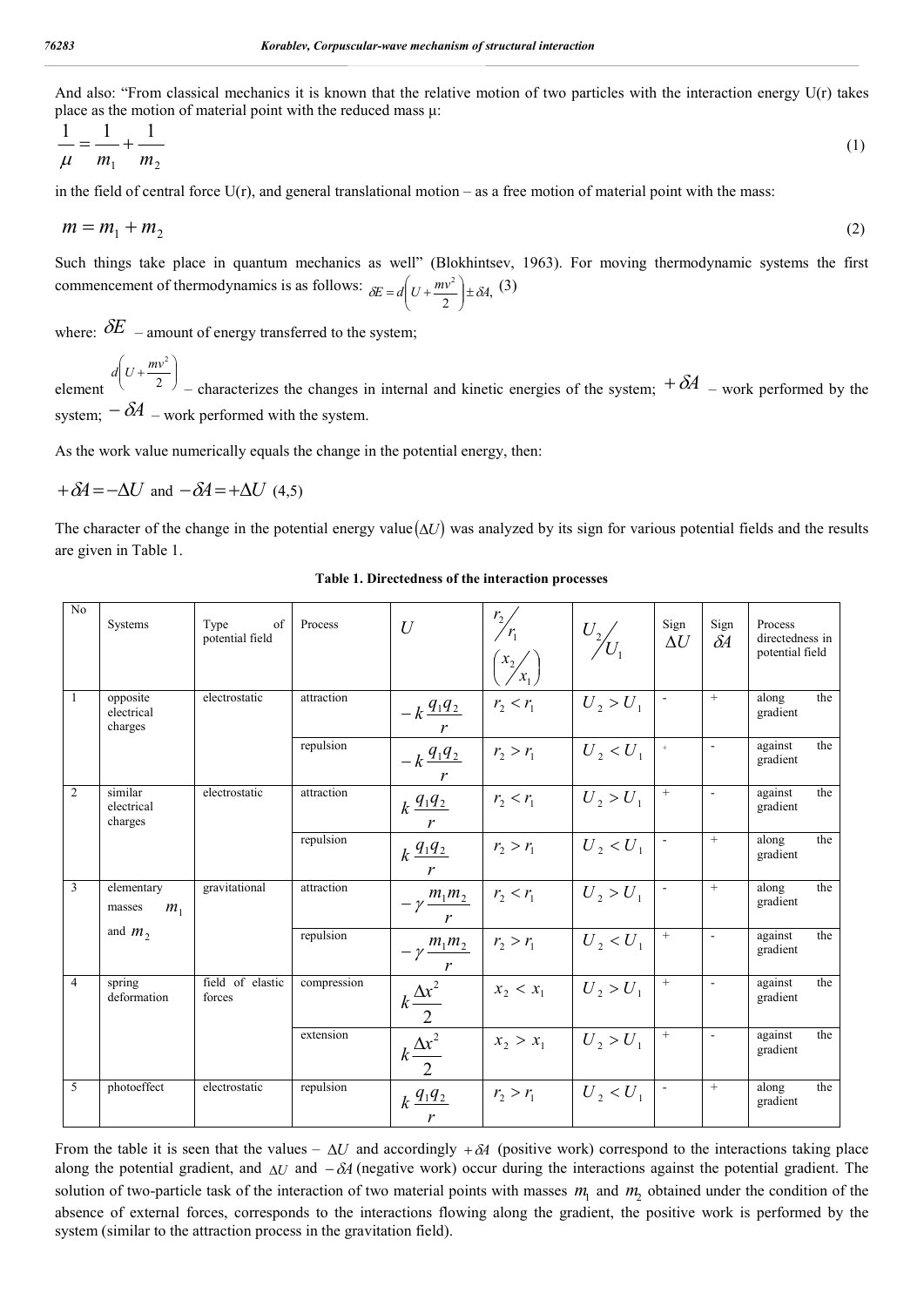| Atom           | Valence electrons  | W(eV)  | $r_i(\AA)$ | $q^2$ <sub>0</sub> (eVÅ) | $P_0$ (eVÅ) | R(A)   | $P_E = P_0 / R$ (eV) |
|----------------|--------------------|--------|------------|--------------------------|-------------|--------|----------------------|
| $\mathbf{1}$   | $\overline{2}$     | 3      | 4          | 5                        | 6           |        | 8                    |
|                | 1S <sup>1</sup>    | 13.595 | 0.5292     | 14.394                   | 4.7969      | 0.5292 | 9.0644               |
| H              |                    |        |            |                          |             | 0.375  | 12.792               |
|                |                    |        |            |                          |             | 0.28   | 17.132               |
|                | 2P <sup>1</sup>    | 11.792 | 0.596      | 35.395                   | 5.8680      | 0.77   | 7.6208               |
|                |                    |        |            |                          |             | 0.67   | 8.7582               |
|                |                    |        |            |                          |             | 0.60   | 9.780                |
|                | $2\mathbf{P}^2$    | 11.792 | 0.596      | 35.395                   | 10.061      | 0.77   | 13.066               |
|                |                    |        |            |                          |             | 0.67   | 15.016               |
|                |                    |        |            |                          |             | 0.60   | 16.769               |
| $\mathbf C$    | $2P_{r}^{3}$       |        |            |                          | 13.213      | 0.77   | 17.160               |
|                | $2S^1$             | 19.201 | 0.620      | 37.240                   | 9.0209      | 0.77   | 11.715               |
|                | $2S^2$             |        |            |                          | 14.524      | 0.77   | 18.862               |
|                | $2S^1 + 2P_T^3$    |        |            |                          | 22.234      | 0.77   | 28.875               |
|                | $2S^1 + 2P_{}^{1}$ |        |            |                          | 13.425      | 0.77   | 17.435               |
|                | $2S^2+2P^2$        |        |            |                          | 24.585      | 0.77   | 31.929               |
|                |                    |        |            |                          | 24.585      | 0.67   | 36.694               |
|                |                    |        |            |                          |             | 0.60   | 40.975               |
|                | 2P <sup>1</sup>    | 15.445 | 0.4875     | 52.912                   | 6.5916      | 0.70   | 9.4166               |
|                |                    |        |            |                          |             | 0.55   | 11.985               |
|                | $2P^2$             |        |            |                          | 11.723      | 0.70   | 16.747               |
| N              |                    |        |            |                          |             | 0.63   | 18.608               |
|                | 2P <sup>3</sup>    |        |            |                          | 15.830      | 0.70   | 22.614               |
|                |                    |        |            |                          |             | 0.55   | 28.782               |
|                | $2S^2$             | 25.724 | 0.521      | 53.283                   | 17.833      | 0.70   | 25.476               |
|                | $2S^2 + 2P^3$      |        |            |                          | 33.663      | 0.70   | 48.090               |
|                | 2P <sup>1</sup>    | 17.195 | 0.4135     | 71.383                   | 6.4663      | 0.66   | 9.7979               |
|                | 2P <sup>1</sup>    |        |            |                          |             | 0.55   | 11.757               |
|                | $2P^2$             | 17.195 | 0.4135     | 71.383                   | 11.858      | 0.66   | 17.967               |
| $\overline{O}$ |                    |        |            |                          |             | 0.59   | 20.048               |
|                | 2P <sup>4</sup>    | 17.195 | 0.4135     | 71.383                   | 20.338      | 0.66   | 30.815               |
|                |                    |        |            |                          |             | 0.59   | 34.471               |
|                | $2\mathrm{S}^2$    | 33.859 | 0.450      | 72.620                   | 21.466      | 0.66   | 32.524               |
|                | $2S^2 + 2P^4$      |        |            |                          | 41.804      | 0.66   | 63.339               |
|                |                    |        |            |                          |             | 0.59   | 70.854               |

## **Table 2. Р-parameters of atoms calculated via the electron bond energy**

Table 3. Structural P<sub>C</sub>-parameters calculated via the electron bond energy

| Radicals, molecule fragments | $P_{E}$ (eV)     |                   | $P_{E}$ <sup>"</sup> (eV) $ P_{C}$ (eV) | Orbitals                         |  |  |
|------------------------------|------------------|-------------------|-----------------------------------------|----------------------------------|--|--|
|                              | 9.7979           | 9.0644            | 4.7084                                  | O(2P <sup>1</sup> )              |  |  |
| OH                           | 30.815<br>17.132 |                   | 11.011                                  | O(2P <sup>4</sup> )              |  |  |
|                              | 17.967           | 17.132            | 8.7710                                  | $O(2P^2)$                        |  |  |
| H <sub>2</sub> O             | 2.9.0644         | 17.967            | 9.0237                                  | $O(2P^2)$                        |  |  |
|                              | 2.17.132         | 17.967            | 11.786                                  | O(2P <sup>2</sup> )              |  |  |
|                              | 17.160           | 2.9.0644          | 8.8156                                  | $C(2S^{1}2P_{r}^{3})$            |  |  |
| CH <sub>2</sub>              | 31.929           | 2.17.132          | 16.528                                  | C $(2S^2 2P^2)$                  |  |  |
|                              | 36.694           | 2.9.0644          | 12.134                                  | C $(2S^1 2P^3)$                  |  |  |
| CH <sub>3</sub>              | 31.929           | 3.17.132          | 19.694                                  | C $(2S^2 2P^2)$                  |  |  |
|                              | 15.016           | $3.9.0644$ 9.6740 |                                         | $C(2P^2)$                        |  |  |
| <b>CH</b>                    | 36.694           | 17.132            | 11.679                                  | C $(2S^2 2P^2)$                  |  |  |
|                              | 17.435           | 17.132            | 8.6423                                  | $C(2S^22P^2)$                    |  |  |
| <b>NH</b>                    | 16.747           | 17.132            | 8.4687                                  | N(2P <sup>2</sup> )              |  |  |
|                              | 48.090           | 17.132            | 12.632                                  | $N(2S^2 2P^3)$                   |  |  |
|                              | 18.608           | 2.9.0644          | 9.1827                                  | $N(2P^2)$                        |  |  |
| NH <sub>2</sub>              | 16.747           | 2.17.132          | 12.631                                  | $N(2P^2)$                        |  |  |
|                              | 28.782           | $2.17.132$ 18.450 |                                         | $N(2P^3)$                        |  |  |
| $C_2H_5$                     | 2.31.929         | $5.17.132$ 36.585 |                                         | C $(2S^2 2P^2)$                  |  |  |
| N <sub>O</sub>               | 18.608           | 17.967            | 9.1410                                  | $N(2P^2)$                        |  |  |
|                              | 28.782           | 20.048            | 11.817                                  | $N(2P^3)$                        |  |  |
| CH <sub>2</sub>              | 31.929           | 2.9.0644          | 11.563                                  | $C(2S^22P^2)$                    |  |  |
| CH <sub>3</sub>              | 16.769           | 3.17.132          | 12.640                                  | $\overline{C(2P^2)}$             |  |  |
| CH <sub>3</sub>              | 17.160           | 3.17.132          | 12.865                                  | C(2P <sup>3</sup> <sub>r</sub> ) |  |  |
| $CO-OH$                      | 8.4405           | 8.7710            | 4.3013                                  | $C(2P^2)$                        |  |  |
| CO                           | 31.929           | 20.048            | 12.315                                  | C $(2S^2 2P^2)$                  |  |  |
| $C=O$                        | 15.016           | 20.048            | 8.4405                                  | $C\overline{(2P^2)}$             |  |  |
| $C = O$                      | 31.929           | 34.471            | 16.576                                  | $O(2P^4)$                        |  |  |
| $CO = O$                     | 36.694           | 34.471            | 17.775                                  | $\overline{O(2P^4)}$             |  |  |
| $C - CH3$                    | 31.929           | 19.694            | 12.181                                  | C $(2S^2 2P^2)$                  |  |  |
| $C - CH3$                    | 17.435           | 19.694            | 9.2479                                  | $C$ $(2S^12P^1)$                 |  |  |
| $C-NH2$                      | 31.929           | 18.450            | 11.693                                  | C $(2S^2 2P^2)$                  |  |  |
| $C-NH2$                      | 17.435           | 18.450            | 8.8844                                  | $C(2S^{1}2P^{1})$                |  |  |
| $C-OH$                       | 8.7572           | 8.7710            | 4.3821                                  |                                  |  |  |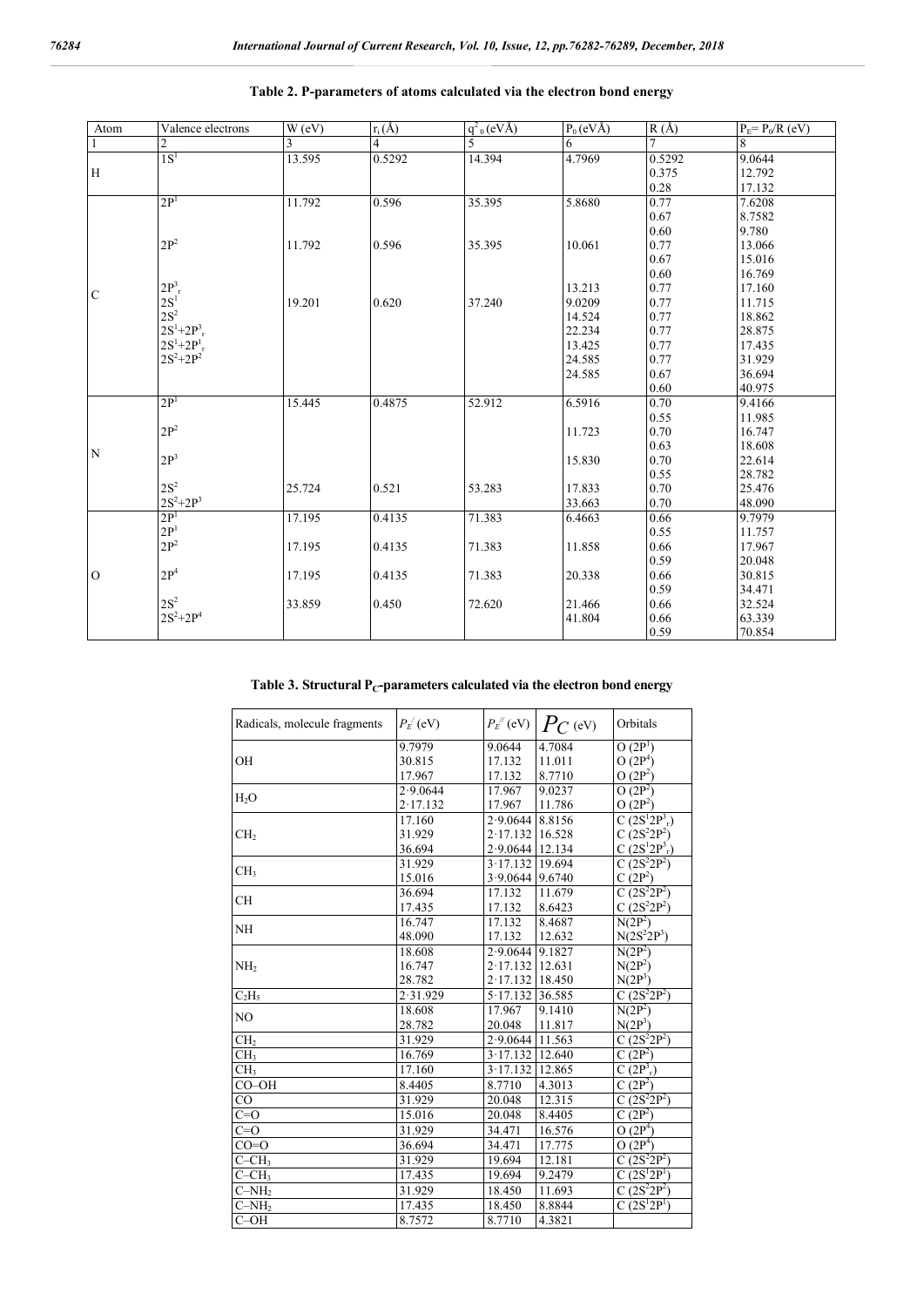| Series<br>number | Н                            | C                                                           | N                            | $\Omega$                     | <b>CH</b>                                                        | $_{\rm CO}$                   | <b>NH</b>                                          | $C-NH2$                                 | $C-CH3$                                        | $<\!\!P_F\!\!>$ | $\alpha$      |
|------------------|------------------------------|-------------------------------------------------------------|------------------------------|------------------------------|------------------------------------------------------------------|-------------------------------|----------------------------------------------------|-----------------------------------------|------------------------------------------------|-----------------|---------------|
|                  | 9.0644<br>(1S <sup>1</sup> ) | 8.7582<br>(2P <sup>1</sup> )<br>9.780<br>(2P <sup>1</sup> ) | 9.4166<br>(2P <sup>1</sup> ) | 9.7979<br>(2P <sup>1</sup> ) | 9.1330<br>$(2S^2 2P^2 - 1S^1)$                                   | 8.4405<br>$(2P^2-2P^2)$       | 8.4687<br>$(2P^2-1S^1)$<br>9.1281<br>$(2P^2-1S^1)$ | 8.8844<br>$2S^12P^1 -$<br>$(2P^3-1S^1)$ | 9.2479<br>$2S^12P^1 -$<br>$(2S^2 2P^2 - 1S^1)$ | 9.1018          | $0.34 - 7.54$ |
| $\mathbf{I}$     | 12.792<br>(1S <sup>1</sup> ) | 13.066<br>$(2P^2)$<br>11.715<br>(1S <sup>1</sup> )          | 11.985<br>(2P <sup>1</sup> ) | 11.757<br>(2P <sup>1</sup> ) | 11.679<br>$(2S^2 2P^2 - 1S^1)$<br>12.081<br>$(2S^2 2P^2 - 1S^1)$ | 12.315<br>$(2S^22P^2-2P^2)$   | 12.632<br>$(2S^2 2P^3 - 1S^1)$                     | 11.693<br>$2S^22P^2-(2P^3-1S^1)$        | 12.181<br>$2S^22P^2 -$<br>$(2S^2 2P^2 - 1S^1)$ | 12.173          | $0.07 - 7.08$ |
| Ш                | 17.132<br>(1S <sup>1</sup> ) | 16.769<br>$(2P^2)$<br>17.435<br>$(2S^12P^1)$                | 16.747<br>$(2P^2)$           | 17.967<br>$(2P^2)$           | and<br>Н<br>$\mathcal{C}^-$<br>blocks                            | 16.576<br>$(2S^22P^2 - 2P^4)$ | N and H blocks                                     | C and NH <sub>2</sub> blocks            | and NH <sub>2</sub><br>$\mathcal{C}$<br>blocks | 17.104          | $0.16 - 4.92$ |

**Table 4. Biostructural spatial-energy parameters (eV)**

Note: The designations of interacting orbitals are given in brackets.



**Fig. 1. Nomogram of structural interaction degree dependence (ρ) on coefficient α Here curve 2 - for biosystems.**

The solution of this equation via the reduced mass  $(\mu)$  is the Lagrangian equation for the relative motion of the isolated system of two interacting material points with masses  $m_1$  and  $m_2$ , which in coordinate x is as follows:

$$
\mu \cdot x'' = -\frac{\partial U}{\partial x};
$$

Here:  $U$  – mutual potential energy of material points;  $\mu$  – reduced mass. At the same time,  $x^r = a$  (feature of the system acceleration). For elementary portions of the interactions ∆х can be taken as follows:

$$
\frac{\partial U}{\partial x} \approx \frac{\Delta U}{\Delta x}
$$
 That is:  $\mu a \Delta x = -\Delta U$ . Then:  
\n
$$
\frac{1}{1/(a\Delta x)} \frac{1}{(l/m_1 + l/m_2)} \approx -\Delta U
$$
;  
\n
$$
\frac{1}{1/(m_1 + l/m_2)} \approx -\Delta U
$$
;  
\n
$$
\frac{1}{\Delta U} \approx \frac{1}{\Delta U_1} + \frac{1}{\Delta U_2}
$$
 (6)

where *∆U1* and *∆U2* – potential energies of material points on the elementary portion of interactions, *∆U* – resulting (mutual) potential energy of these interactions.

Thus:

- In the systems in which the interactions proceed along the potential gradient (positive performance) the resulting potential energy is found based on the principle of adding reciprocals of the corresponding energies of subsystems<sup>5</sup>. Similarly, the reduced mass for the relative motion of two-particle system is calculated.
- In the systems in which the interactions proceed against the potential gradient (negative performance) the algebraic addition of their masses, as well as the corresponding energies of subsystems, is performed (by the analogy with Hamiltonian).

**Spatial-energy parameter (P-parameter):** From the equation (6) it is seen that the resulting energy characteristic of the system of two material points interaction is found based on the principle of adding reciprocals of initial energies of interacting subsystems.

"Electron with mass *m* moving near the proton with mass *М* is equivalent to the particle with mass:  $m + M$ *mM*  $\ddot{}$  $\mu = \frac{m n}{\sqrt{2}}$  (Eyring, 1948)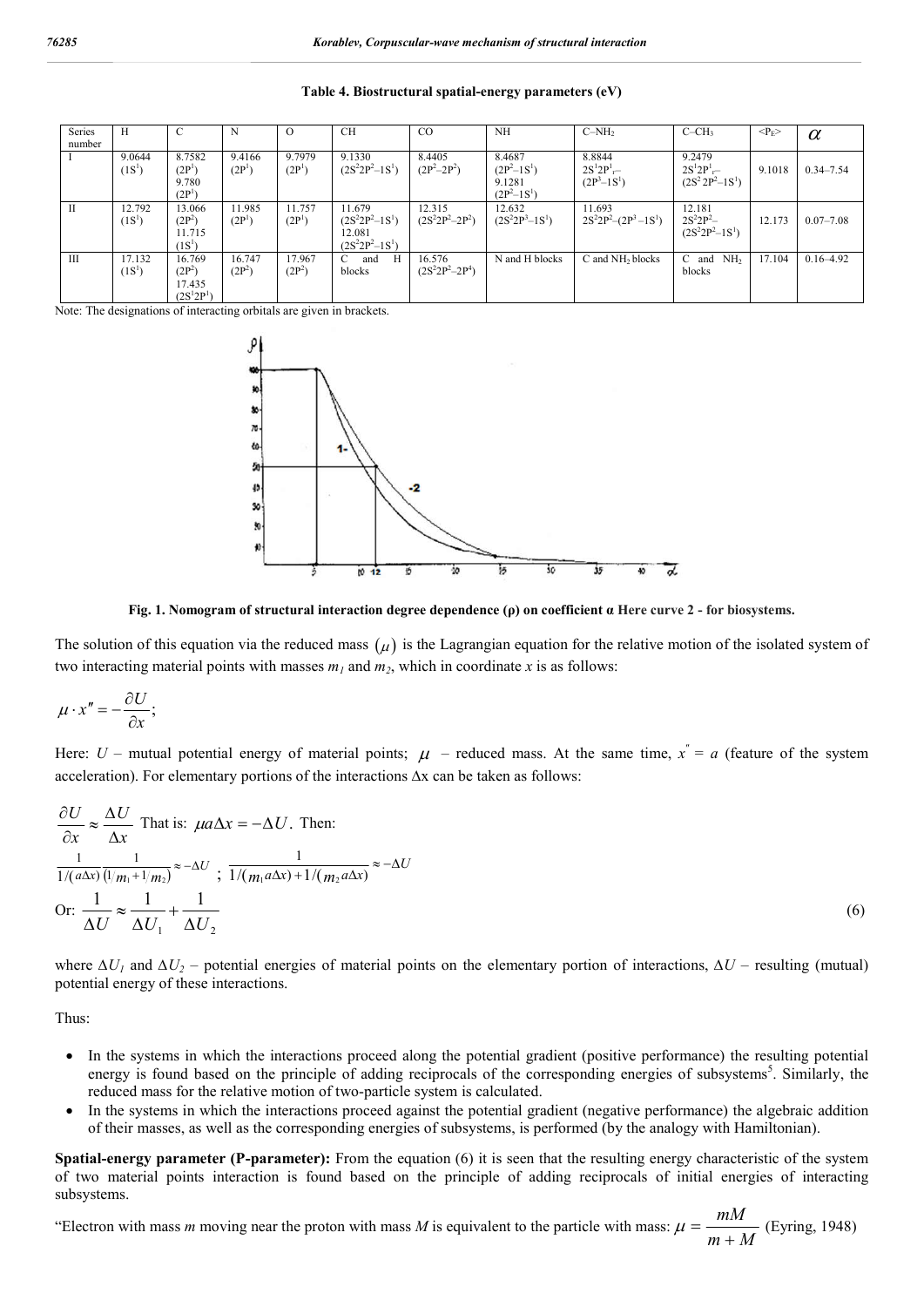Therefore, when modifying the equation (6), we can assume that the energy of atom valence orbitals (responsible for interatomic interactions) can be calculated (Korablev, 2005) by the principle of adding reciprocals of some initial energy components based on the following equations:

$$
\frac{1}{q^2/r_i} + \frac{1}{W_i n_i} = \frac{1}{P_E} \text{ or } \frac{1}{P_0} = \frac{1}{q^2} + \frac{1}{(Wrn_i)}; \ P_E = P_0/r_i \tag{7}, (8), (9)
$$

Here:  $W_i$  – electron orbital energy<sup>7</sup>;  $r_i$  – orbital radius of *i*–orbital<sup>8</sup>;  $q=Z^*/n^{*9}$ ,  $n_i$  – number of electrons of the given orbital,  $Z^*$  and  $n^*$  – nucleus effective charge and effective main quantum number,  $r$  – bond dimensional characteristics.  $P_0$  was called spatialenergy parameter (SEP), and  $P_E$  – effective P–parameter (effective SEP). Effective SEP has physical sense of some averaged energy of valence electrons in the atom and is measured in energy units, e.g. electron-volts (eV). The values of P<sub>0</sub>-parameter are tabulated constants for the electrons of the given atom orbital.

For dimensionality SEP can be written down as follows:

$$
[P_0] = [q^2] = [E] \cdot [r] = [h] \cdot [v] = \frac{kg \cdot m^3}{s^2} = J \cdot m \, ,
$$

where [E], [h] and [υ] – dimensions of energy, Planck's constant and velocity. Thus Р-parameter corresponds to the processes going along the potential gradient. The introduction of Р-parameter should be considered as further development of quasi-classical notions using quantum-mechanical data on atom structure to obtain the criteria of energy conditions of phase-formation. At the same time, for the systems of similarly charged (e.g. – orbitals in the given atom), homogeneous systems the principle of algebraic addition of such parameters is preserved:

$$
\sum P_E = \sum (P_0/r_i); \sum P_E = \frac{\sum P_0}{r}
$$
\n(10, 11)

or: 
$$
\sum P_0 = P_0^{\dagger} + P_0^{\dagger} + P_0^{\dagger} + \dots
$$
;  $r \sum P_E = \sum P_0$  (12, 13)

Here P-parameters are summed on all atom valence orbitals (Table 2) According to the established rule<sup>5</sup> of adding P-parameters of similarly charged or homogeneous systems for two orbitals in the given atom with different quantum characteristics and according to the energy conservation rule we have:

$$
\frac{d^2 P_0}{dx^2} + \frac{8\pi^2 m}{h^2} P_0 E_k = 0
$$
\n
$$
\text{where } E_k = \frac{mV^2}{2} \text{ - electron kinetic energy.}
$$
\n(14)

Schrodinger equation for the stationery state in coordinate *х*:

$$
\frac{d^2\psi}{dx^2} + \frac{8\pi^2 m}{h^2}\psi E_k = 0
$$

When comparing these two equations, we see that P<sub>0</sub>-parameter numerically correlates with the value of Ψ-function:  $P_0 \approx \Psi$ ,and is generally proportional to it: *P<sub>0</sub>~Ψ*. Taking into account the broad practical opportunities of applying the P-parameter methodology, we can consider this criterion as the materialized analog of Ψ-function. Since  $P_0$ -parameters like Ψ-function have wave properties, the superposition principles should be fulfilled for them, defining the linear character of the equations of adding and changing P-parameter.

**Structural exchange spatial-energy interactions:** In the process of solid solution formation and other structural equilibriumexchange interactions the single electron density should be set in the points of atom-component contact. This process is accompanied by the redistribution of electron density between the valence areas of both particles and transition of the part of electrons from some external spheres into the neighboring ones. Apparently, the frame atom electrons do not take part in such exchange. Obviously, when electron densities in free atom-components are similar, the transfer processes between boundary atoms of particles are minimal; this will be favorable for the formation of a new structure. Thus, the evaluation of the degree of structural interactions in many cases means the comparative assessment of the electron density of valence electrons in free atoms (on averaged orbitals) participating in the process, which can be correlated with the help of P-parameter model.

The less is the difference  $(P'_0/r'_i - P''_0/r'_i)$ , the more favorable is the formation of a new structure or solid solution from the energy point. In this regard, the maximum total solubility, evaluated via the coefficient of structural interaction  $\alpha$ , is determined by the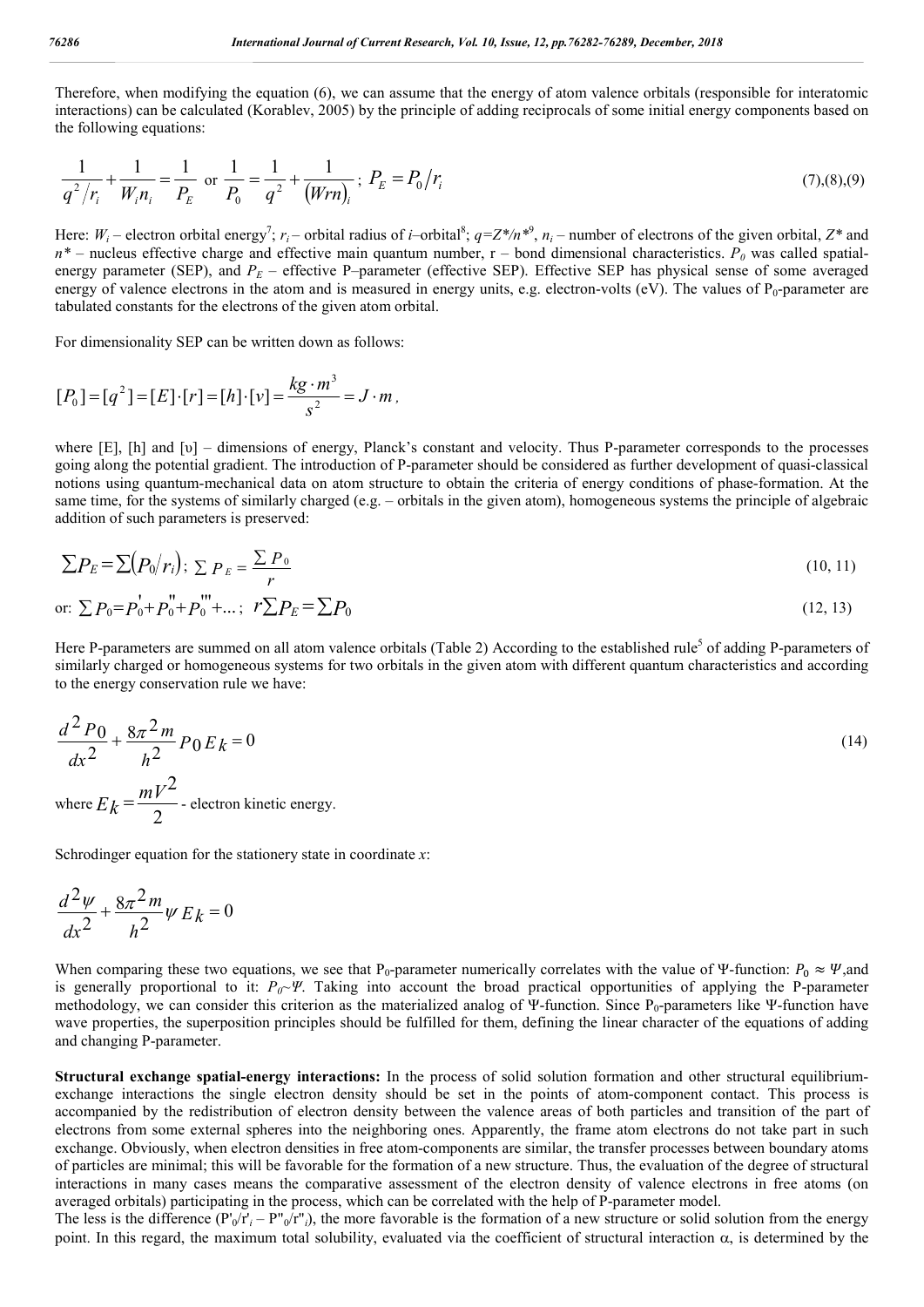condition of minimum  $\alpha$  value, which represents the relative difference of effective energies of external orbitals of interacting subsystems:

$$
\alpha = \frac{P' o / r_i' - P'' o / r_i''}{(P' o / r_i' + P'' o / r_i'') / 2} 100\% \quad \alpha = \frac{P_c' - P_c''}{P_c' + P_c'} 200\% \tag{15.16}
$$

where  $P_s$  – structural parameter found by the equation:

$$
\frac{1}{P_C} = \frac{1}{N_1 P_E} + \frac{1}{N_2 P_E} + \dots,\tag{17}
$$

here  $N_1$  and  $N_2$  – number of homogeneous atoms in subsystems. (Table 3). Applying the reliable experimental data we obtain the nomogram of structural interaction degree dependence ( $\rho$ ) on coefficient  $\alpha$ , the same for a wide range of structures (Fig. 1). This approach gives the possibility to evaluate the degree and direction of the structural interactions of phase formation, isomorphism and solubility processes in multiple systems, including molecular ones.

**Corpuscular-wave mechanism:** The formalism of the equations (7,8,17) is not principally new. Already in 1924 the following equation was obtained based on Compton's effect:

$$
\frac{1}{hv'} = \frac{1}{hv} + \frac{1 - \cos\theta}{mc^2} \tag{18}
$$

Here: hv – energy of scattered photon, hv – energy of incident photon, mc<sup>2</sup> – own energy of electron,  $\Theta$  – scattering angle. At the same time, the energy of photons decreases by the value additionally obtained by the electron. In this way the act of quantum action takes place, resulting in the energy redistribution between the corpuscular and wave properties of the interacting systems. In this process, the same as in photo effect, the interaction proceeds along the potential gradient and the work is positive. During the quantum transitions in the atom the similarly charged particles (electrons) interact by irradiation, i.e., by the wave process. At the same time, for dissimilarly charged particles (electrons and nucleus of atoms) the process goes along the potential gradient, i.e., the corpuscular mechanism is realized. It is known that a particle can have three main motions: translational, rotational and oscillatory. But quantum mechanics does not consider the issue of electron trajectory as we can speak only of the possibility of its location in the given point in space. But an electron also moves if this translational motion goes along the potential gradient, then it corresponds to corpuscular process, and rotational motion – to wave one. Electric current is the motion of electrons along the potential gradient.

If we assume that the magnetic field generated by it is the wave process, there have to be ratio between the electric and magnetic constants. The difference of phases of electric and magnetic oscillations in electromagnetic wave is  $\pi/2$ . Having introduced the coefficient  $(2/\pi)^2$ , we have the equation for Plank's constant with the accuracy close to the initial data themselves:

$$
h = (4/\pi^2 + a) Pe \varepsilon/\mu \tag{19}
$$

Here  $a = 0.0023293$  – experimental quantum correction to spin gs-factor of the electron,  $\varepsilon$  – electric constant,  $\mu$  – magnetic constant, h – Plank's constant. For a free electron Pe=Wr, where  $W = 0.510034 \text{ MeV} = 0.81872 \times 10^{-13} \text{ J}$ . The value of classical radius of electron  $r = 2.81794 \times 10^{-15}$  m was used as the dimensional characteristic and, therefore, Pe = 2.30712 $\times$ 10-28 Jm. The proportionality coefficient in the equation (19) has the velocity dimensionality (m/sec) for the ratio (F/Hn), i.e. in such way the rate of energy redistribution in the system "particle-wave" is characterized. Therefore, the act of quantum action expressed via Planck's constant is narrowed to the energy equilibrium-exchange redistribution between the corpuscular and wave processes. Generalizing the formalism of the equations (7,8,17) onto all other interactions flowing along the potential gradient, we can make the conclusion that corpuscular processes take place in these cases, and wave dualism corresponds to the interactions against the potential gradient.

**Corner angles:** Let us consider some macroprocesses important in this case. The silkworm winds the natural (organic) silk thread only at a definite rotation angle. In cosmonautics the cellulose-viscose thread is wound around the metal cylinder of the spaceship following the special technology, and, what is important, at the same winding angle as the silkworm. The spaceship becomes most durable, more technologically high-quality and lighter (Pidgainy, 1967; Ayushev, 2005; Kodolov, 1992). We can also speak of other examples of such phenomenon. This angle (mainly as applicable to organic systems) was called the geodesic angle:  $\varphi g$  =  $54.73^\circ = 54^\circ 44'.$ 

The notions of breaking stress in the process of plastics stretching by its winding pitch are used in papers (Ayushev, 2005; Kodolov, 1992):  $\sigma_{\alpha}$  – axial,  $\sigma_{\beta}$  – circumferential stress, which are replaced by the value N<sub>α</sub> – axial "effort" and N<sub>β</sub> – circumferential "effort" proportional to them. At the same time, the following equation is fulfilled: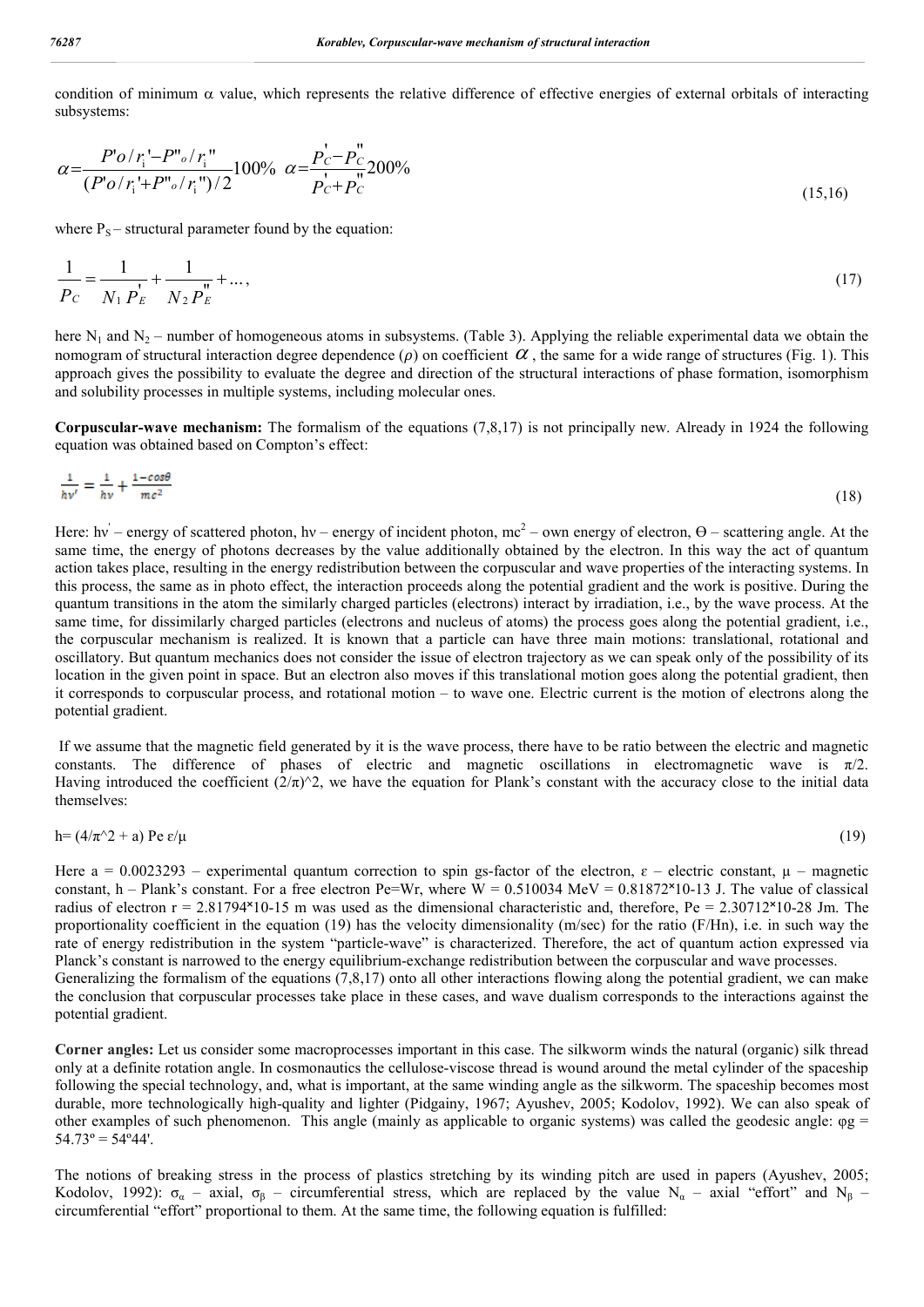(20)

$$
\frac{\sigma_{\beta}}{\sigma_{\alpha}} = \frac{N_{\beta}}{N_{\alpha}} = t g^2 \phi_{g} = 2
$$

"This condition allows obtaining the equally tensioned system of threads with the minimal item weight (Kodolov, 1992)". Thus, the rotation angle numerically determines the ratio of two legs of the triangle, whose values characterize energy and dependencies in the system with quantum and wave processes through axial and circumferential stresses.

All this is broadly demonstrated in macro- and micro-processes. Below are some examples.

- Characteristic of spin-orbital interaction constant of fine structure  $\alpha = r/\lambda$ , where r classical radius of electron,  $\lambda$  its Compton wavelength.
- Formally, but similarly: the interaction force of two long conductors with current is proportional to the ratio l/2πr, where l length of conductors,  $r -$  distance between them.
- $\pi$  equals the ratio of circumference length to its diameter.
- In quantum mechanics the ratio of magnetic moment to its mechanical moment is called the magnetomechanic ratio g. At the same time,  $gs = 2$ , if the electron magnetic moment is conditioned only by the spin component, and  $g = 1$ , if it is produced by the orbital motion of electrons. Their ratio gs /  $g = 2$ , the same as tg2 $\varphi$ r = 2, characterize the existing corpuscular-wave dependencies.
- The ratios of the sides of the right triangle were used as the basis of the well-known Babylonian Table written thousands of years ago. It is this table, and obviously, its principle of equally stressed-strained systems were applied in the technology of unique construction, which still remains a puzzle.

In these examples, as in many others, such approach allows evaluating structural interactions based on corpuscular and wave dependencies in each action act, e.g., in the equation of dependence of rotational and orbital motion of planets. Using the algorithm in the ratio  $\rho/\alpha$  to obtain the linear dependence with the rotation angle  $\varphi$  and in accordance with the equation

(20) we have:

$$
\ln(\rho/\alpha) = \text{tg}\varphi \tag{21}
$$

In homogeneous systems with the closeness of values of their P-parameters (wave process) if  $\alpha \rightarrow 0$ , then tg $\varphi \rightarrow \infty$  and  $\varphi = 90^\circ$ . In the corpuscular mechanism of interaction if  $\alpha \rightarrow \infty$ , then tg $\alpha \rightarrow 0$ , and  $\varphi = 0$ . In general case, in the system "particle-wave" the rotation angle φ changes from  $0^{\circ}$  (at  $p=0\%$ ) up to  $90^{\circ}$  (at  $p=100\%$ ). It can be assumed that equally strained system is obtained under the condition of approximate equality of corpuscular and wave parameters, i.e. at the geodesic angle  $p=50%$ . Then the calculation of the coefficient  $\alpha$  by the equation (21) gives 12.16%, approximately corresponding to the coordinates obtained in nomogram in Fig. 1. Similar types by this nomogram and its reverse-reading variants are the graphic characteristics of many phenomena and processes in nature, engineering and economy. Therefore, such S-curves have been called "Lines of life".

**Bio-structural energy criteria of functional states:** Isomorphism as a phenomenon is usually considered as applicable to crystal structures. But, obviously, similar processes can also flow between molecular compounds, where the bond energy can be evaluated via the relative difference of electron densities of valence orbitals of interacting atoms. Therefore the molecular electronegativity is quite easily calculated via the values of the corresponding P-parameters. Since Р-parameter possesses wave properties (similar to  $\Psi'$ -function), mainly the regularities in the interference of the corresponding waves should be fulfilled.

The interference minimum, oscillation weakening (in anti-phase) takes place if the difference in wave move  $(\Delta)$  equals the odd number of semi-waves:

$$
\Delta = (2n+1)\frac{\lambda}{2} = \lambda(n+\frac{1}{2}),
$$
 where n  
= 0, 1, 2, 3, ... (22)

The difference in wave move ( $\Delta$ ) for P-parameters can be evaluated via their relative value  $\gamma = \frac{1}{2}$  =  $\left| n + \frac{1}{2} \right| = \frac{3}{2}$ . 2  $\frac{5}{1}$ 2 3 2 1 1  $\frac{2}{2}$  =  $\left| n+\frac{1}{2} \right|$  =  $\bigg)$  $\left(n+\frac{1}{2}\right)$  $\overline{\phantom{0}}$  $=\left(n+\right)$ *Р*  $\frac{P_2}{P_1} = \left( n + \frac{1}{n} \right) = \frac{3}{2} \cdot \frac{5}{2}$  ... (22a)

Interference maximum, oscillation enhancing (in phase) takes place if the difference in wave move equals an even number of semi-waves:

$$
\Delta = 2n \frac{\lambda}{2} = \lambda n \text{ or } \Delta = \lambda (n+1)
$$
\n(23)

As applicable to P-parameters, the maximum enhance of interaction in the phase corresponds to the interactions of similarly charged systems or systems homogeneous by their properties and functions (e.g. between the fragments or blocks of complex organic structures, such as  $CH<sub>2</sub>$  and NNO<sub>2</sub>).

And then: 
$$
\gamma = \frac{P_2}{P_1} = (n+1)
$$
 (23a)

It was shown<sup>15</sup> that the molecular negativity is numerically equal to the P-parameter of the first valence electron divided by 3. Hydrogen atom, element No 1 with orbital  $1S<sup>1</sup>$  defines the main energy criteria of structural interactions (their "ancestor").